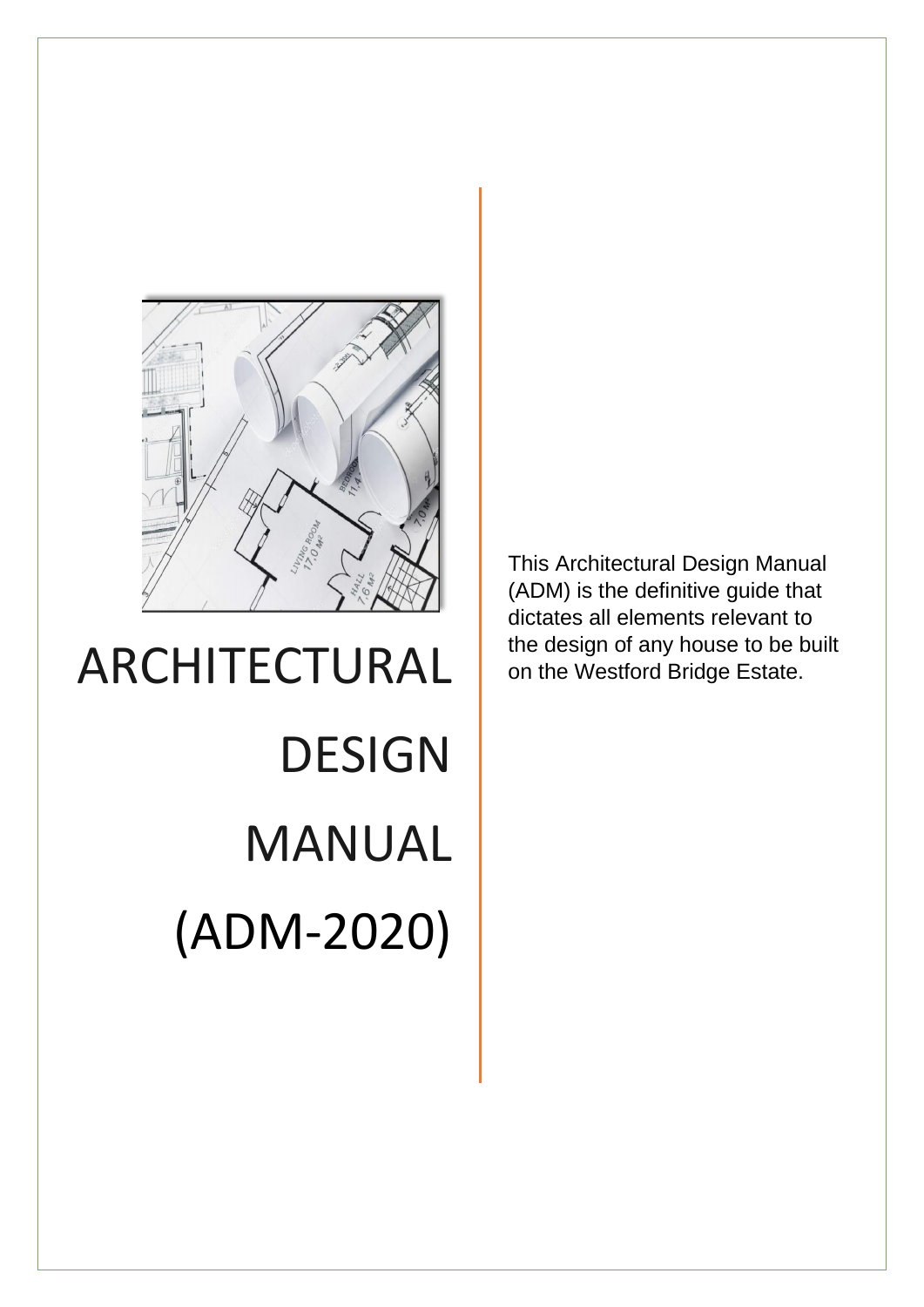| <b>INTRODUCTION</b><br>RESIDENTIAL AREA                      | $\overline{2}$ | 19 |                               |    |
|--------------------------------------------------------------|----------------|----|-------------------------------|----|
|                                                              |                |    |                               |    |
|                                                              |                |    | <b>GARAGES</b>                | 9  |
|                                                              | $\overline{2}$ | 20 | PERGOLAS                      | 10 |
| <b>SUSTAINABLE LIVING</b>                                    | $\overline{2}$ | 21 | <b>FENCES</b>                 | 10 |
| <b>BUILDING AREAS</b>                                        | 3              | 22 | <b>SCREENS</b>                | 10 |
| <b>BUILDING PLATFORM &amp; LINES</b>                         | 4              | 23 | <b>COURTYARDS</b>             | 10 |
| MAXIMUM BUILDING HEIGHT                                      | 5              | 24 | <b>EXTERIOR LIGHTING</b>      | 10 |
| <b>PLAN FORM</b>                                             | 5              | 25 | CANTILEVERD CONSTRUCTION      | 11 |
| <b>BUILDING WIDTHS</b>                                       | 5              | 26 | <b>CANOPIES &amp; AWNINGS</b> | 11 |
| <b>BUILDING FORMS</b>                                        | 5              | 27 | PAINT COLOURS                 | 11 |
| <b>ROOFS</b>                                                 | 6              | 28 | <b>EARTHWORKS</b>             | 12 |
| WALLS                                                        | $\overline{7}$ | 29 | <b>POOLS</b>                  | 12 |
| <b>WINDOWS</b>                                               | $\overline{7}$ | 30 | <b>RETAINING WALLS</b>        | 12 |
| <b>BURGLAR BARS</b>                                          | 8              | 31 | <b>DRIVEWAYS</b>              | 12 |
| <b>SHUTTERS</b>                                              | 8              | 32 | <b>ROADWAYS</b>               | 13 |
| <b>DOORS</b>                                                 | 8              | 33 | <b>PLANTING</b>               | 13 |
| <b>FASCIAS, BARGEBOARDS &amp; GUTTERS</b>                    | 9              | 34 | <b>GENERAL</b>                | 13 |
| <b>CHIMNEYS</b>                                              | 9              | 35 | PLANS SUBMISSION              | 14 |
| <b>VERANDAS, BALCONIES, DECKS &amp;</b><br><b>STAIRCASES</b> | 9              |    |                               |    |
|                                                              |                |    |                               |    |

| $\mathbf{1}$   | <b>INTRODUCTION</b>                                          | 2 |
|----------------|--------------------------------------------------------------|---|
| 2              | RESIDENTIAL AREA                                             | 2 |
| 3              | <b>SUSTAINABLE LIVING</b>                                    | 2 |
| 4              | <b>BUILDING AREAS</b>                                        | 3 |
| 5              | <b>BUILDING PLATFORM &amp; LINES</b>                         | 4 |
| 6              | MAXIMUM BUILDING HEIGHT                                      | 5 |
| $\overline{7}$ | <b>PLAN FORM</b>                                             | 5 |
| 8              | <b>BUILDING WIDTHS</b>                                       | 5 |
| 9              | <b>BUILDING FORMS</b>                                        | 5 |
| 10             | <b>ROOFS</b>                                                 | 6 |
| 11             | <b>WALLS</b>                                                 | 7 |
| 12             | <b>WINDOWS</b>                                               | 7 |
| 13             | <b>BURGLAR BARS</b>                                          | 8 |
| 14             | <b>SHUTTERS</b>                                              | 8 |
| 15             | <b>DOORS</b>                                                 | 8 |
| 16             | <b>FASCIAS, BARGEBOARDS &amp; GUTTERS</b>                    | 9 |
| 17             | <b>CHIMNEYS</b>                                              | 9 |
| 18             | <b>VERANDAS, BALCONIES, DECKS &amp;</b><br><b>STAIRCASES</b> | 9 |

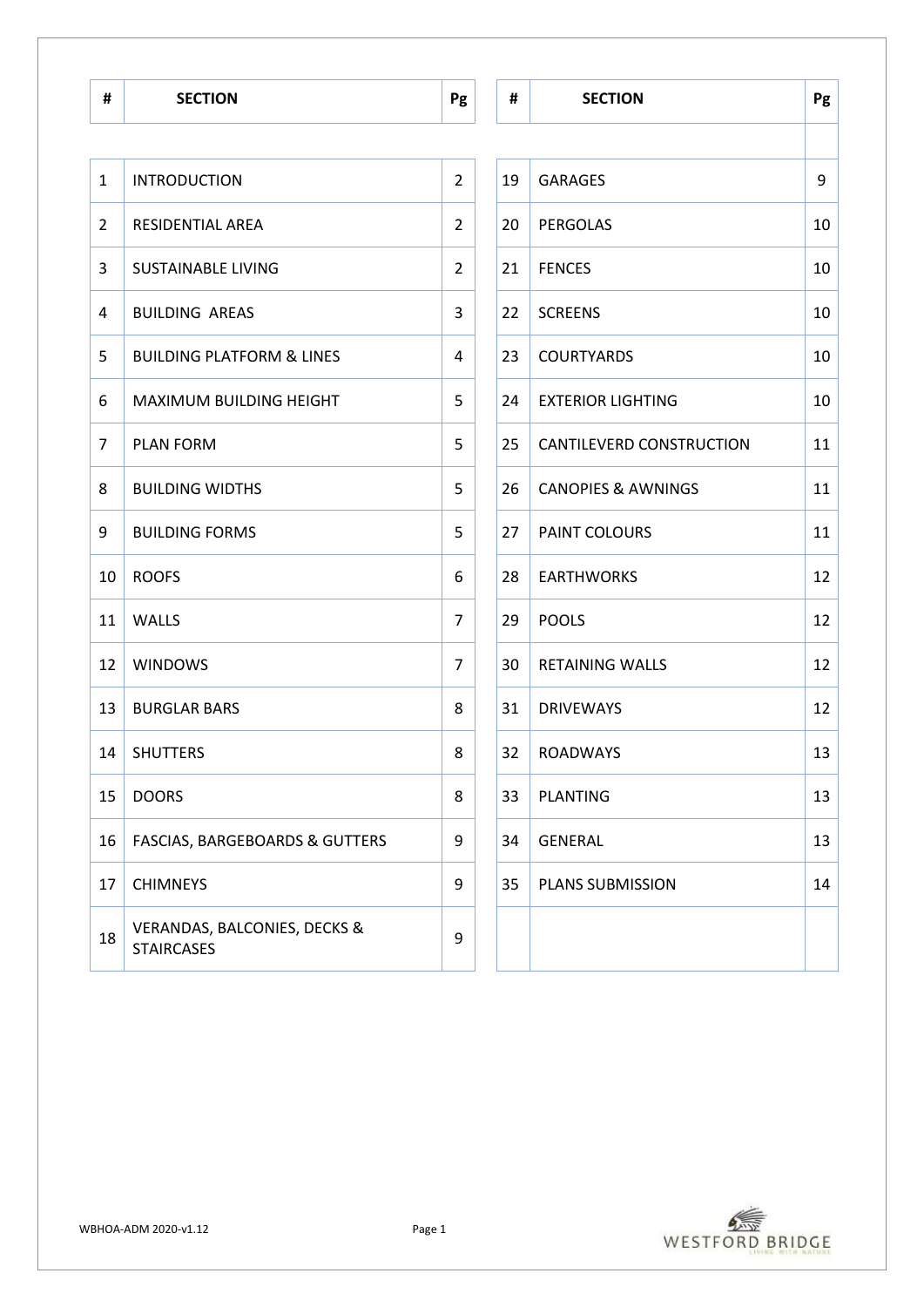# **1 INTRODUCTION**

The Westford Bridge Estate is situated on the Knysna Estuary, biologically the richest in the Western Cape and one of the largest. This richness and the beauty of the surrounding landscape and forests make the area particularly unique. Lagoon and river views create a stunning setting for 'living with nature'.

The Estate is 137 hectares in extent overlooking the Knysna River and Estuary. The vegetation comprises 74 ha. coastal fynbos, 32 ha. indigenous forest and 26 ha. estuarine 33n wetland. Within these areas are 58 properties, all zoned Resort II and provision for a 60 bed Bush Camp zoned Resort 1. The remainder is a Private Nature Reserve. Walking trails and board walks have been constructed throughout the Reserve for the home owners and their guests to enjoy.

This Architectural Design Manual 2020 (ADM2020) sets out to define the areas, scale, height, materials and finishes of the houses, encouraging extensive use of verandas and pergolas to minimise the visual impact. A set of principles, guidelines and controls have been formulated for the development of housing within the Estate, using appropriate historical and cultural influences and vernacular references.

The emphasis is on simplicity, symmetry and harmony, without losing individual variety. Simple rectangular forms, refined and robust details, human scale and vertical proportions will achieve an articulated unified architecture, appropriate for its natural setting.

All new buildings, building alterations and additions must comply with the principles and detail of this Design Manual in addition to Municipal or National Building Regulations. The Board, Project Architect and Architectural Review Committee of the WBHOA (ARC) are required to ensure that the spirit, principles and detail of the Design Manual is carried out throughout the Estate.

Adherence to the ADM2020 protects the property values of all owners.

### **2 RESIDENTIAL AREA**

The residential area consists of 33 properties on the South side and 25 properties on the North side, separated by portion of the Private Nature Reserve.

There are three house types:

Single storey with loft accommodation

Double storey

Single storey

# **3 SUSTAINABLE LIVING**

### **3.1 Solar PV Electric Panels and Controls**

Considering the erratic Eskom supply, it is recommended that a supplementary power supply system be integrated into the house design. The following should be noted:

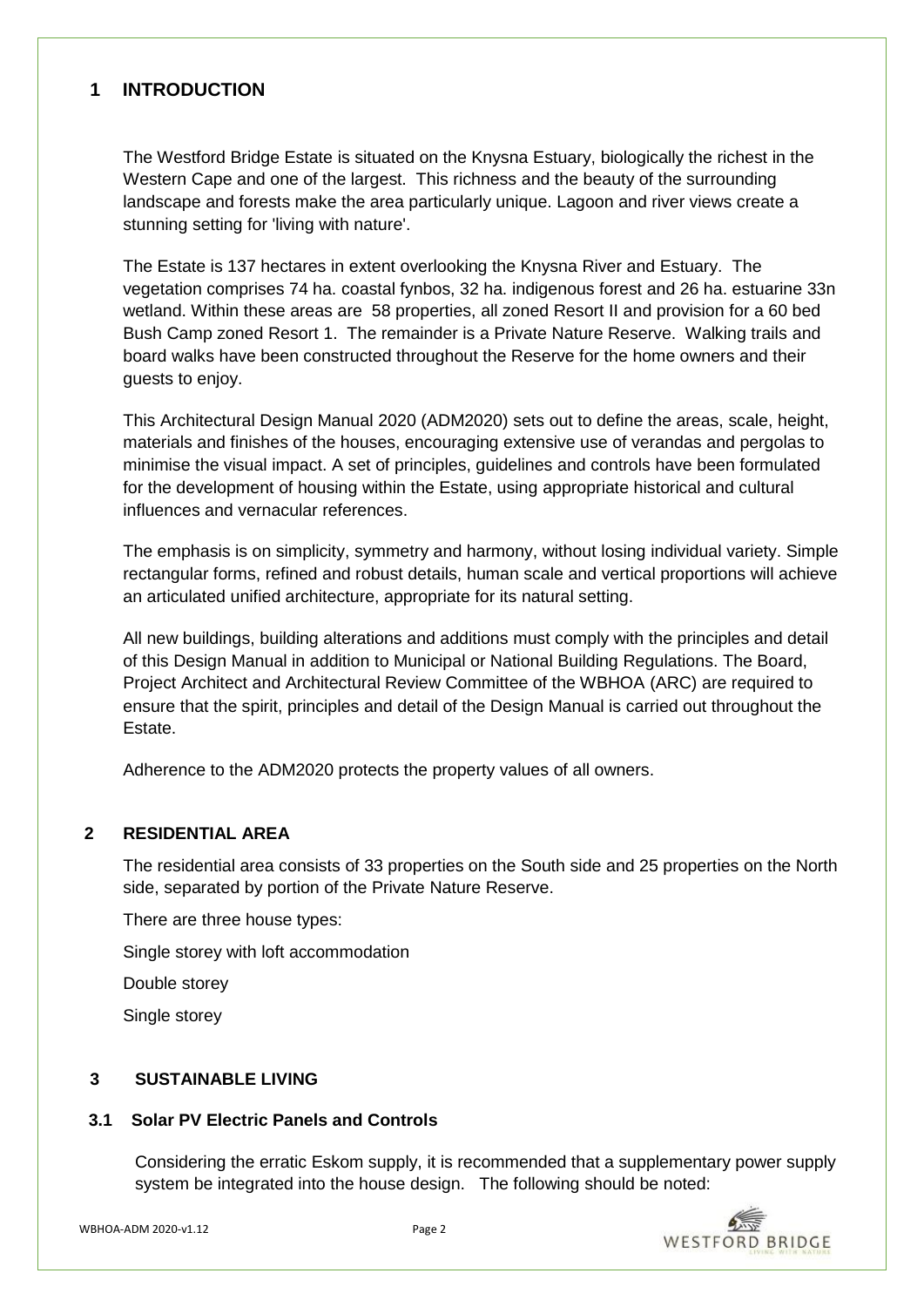Orientation of roofs for optimum sun exposure of panels is due north. Ideally panels should be placed on pitched roofs of 35 degrees. Roof purlins must be correctly positioned and spaced to carry the panel mounting rails and extra weight.

Panels should be placed a minimum of 100mm below the apex of the roof and 100mm from the sides to minimise wind load and 200mm from the gutter to maximise water catchment. No panels may project beyond the roof.

Ideally a small separate room for the battery storage bank and controls should be provided.

If it is desired to mount panels on a low pitch flat roof, this may not be visually obtrusive from neighbours or the road. The mounting structure to be boxed in with 50% open, lightweight fibre cement planking painted the dark charcoal roof colour.

#### **3.2 Rainwater Harvesting and Storage**

Rainwater harvesting and storage correctly implemented could supply most of your water needs. Recommended are 4 or 5 x 5000l tanks appropriately positioned and linked. However fewer tanks are still worthwhile. A low energy variable speed pump can supply the house. A cutover and non-return valve must be installed for mains water supply. Please note:

Tanks should be positioned to minimise visual impact.

Tanks should be screened. OR positioned adjacent to the house or outbuilding and painted the same colour as the walls of the house.

#### **3.3 Solar Water Heating**

The modern solar hot water systems save a lot of electricity and are recommended. Please note:

No external tanks permitted. Locate in roof space.

Heating elements must lie flat on the roof and be a dark, non-reflective colour. Connecting piping to be in the roof space.

#### **4 BUILDING AREAS (Maximum Permissible)**

Properties have been classified into two groups in terms of **maximum permissible** building areas, which are:

#### **GROUP ONE:**

Property no.'s: 3, 5, 7, 8, 9, 13, 14, 15, 16, 17, 18, 20, 22, 24, 25, 27, 29, 30, 35, 40, 41, 42, 43, 44, 45, 53, 54

#### **GROUP TWO:**

Property no.'s: 1, 2, 4, 6, 10, 11, 12, 19, 21, 23, 26, 28, 31, 32, 33, 34, 36, 37, 38, 39, 46, 47, 48, 49, 50, 51, 52, 55, 56, 57, 58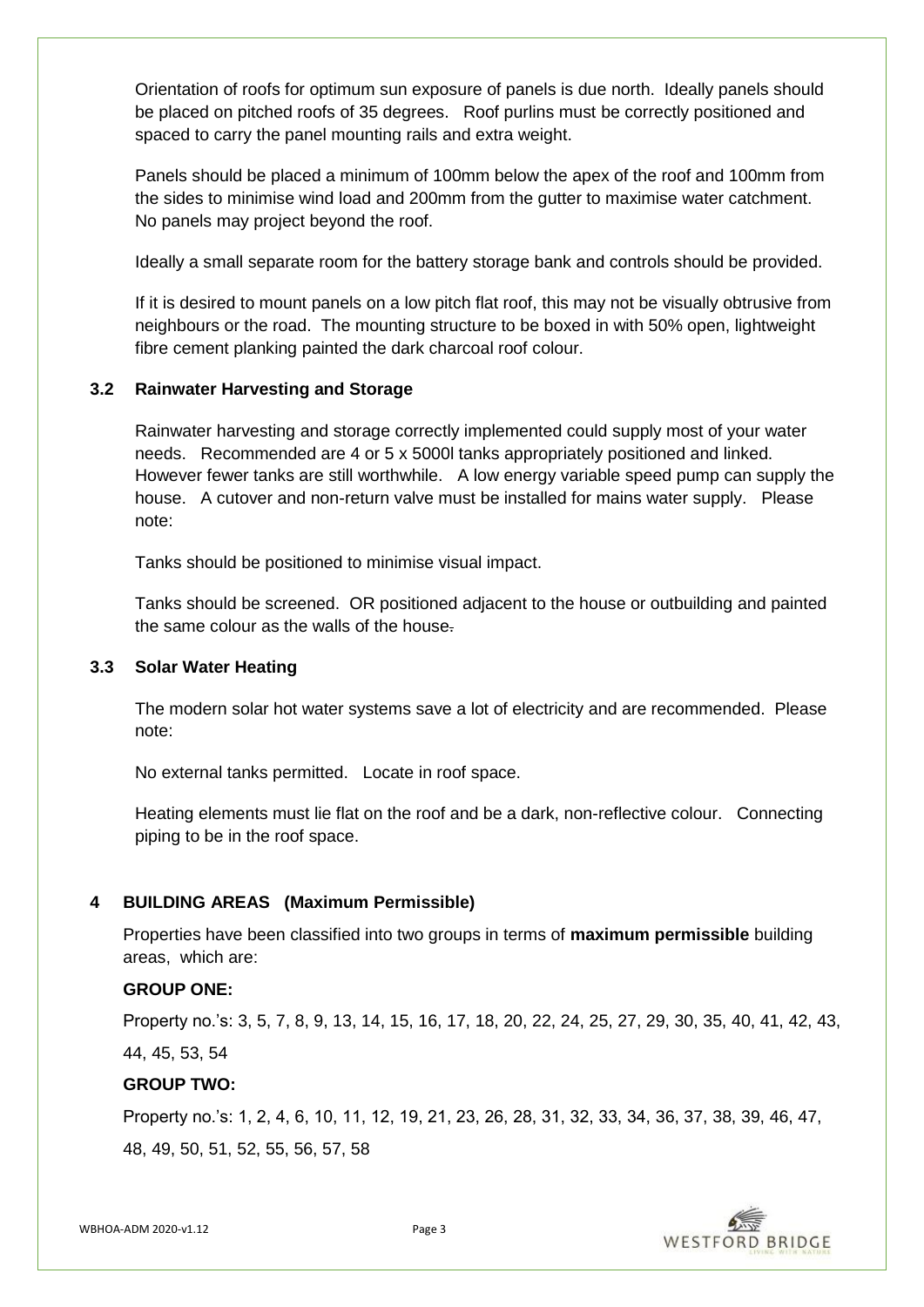|                               | <b>GROUP ONE</b> | <b>GROUP TWO</b> |
|-------------------------------|------------------|------------------|
| Maximum Interior Living Area: | $215$ sq.m       | 270 sq.m         |
| Maximum Covered Veranda Area  | $65$ sq.m        | $65$ sq.m        |
| Maximum Garage Area           | $50$ sq.m        | $50$ sq.m        |

### **Application of these Areas:**

Interior Living Area may be any combination of Ground Floor / First Floor / Loft

Veranda allocation may not be used to increase Interior Living Area.

Interior Living allocation may be used to increase Veranda Area.

Garage allocation may not be used to increase Interior Living Area.

See Section 19 – Garages - regarding regulation for lofts above garages.

Building voids to be counted for area calculation.

### NOTES:

- 1. Exposed Decks without roof cover or pergola do not form part of the measured area.
- 2. No separate dwellings (eg.flat with kitchenette) are permitted. Knysna Municipality Regulation.
- 3. Separate flat without kitchenette permitted.

# **5 BUILDING PLATFORM AND BUILDING LINES**

Each property has a Building Platform within which all construction (except for the Garage) must take place. This will be determined by the Architectural Review Committee and owner's architect taking into account topography and neighbouring properties and is a broadly rectangular area that may not exceed 400  $m<sup>2</sup>$ . Owners are encouraged to build parallel to the contours to minimise excavations and retaining walls. The size may not be increased and it may not intrude over a building line or servitude. A garage is permitted outside this Building Platform.

Building lines: Front and back: 2 metres from boundary line.

Side - Group One : 1 metre from boundary line.

Side - Group Two : 2 metres from boundary line.

Driveway access to the property has to be approved BEFORE any planning begins. It may not exceed 4.5 metres in width and where it crosses the pavement or swale must follow the existing contour and not be filled in.

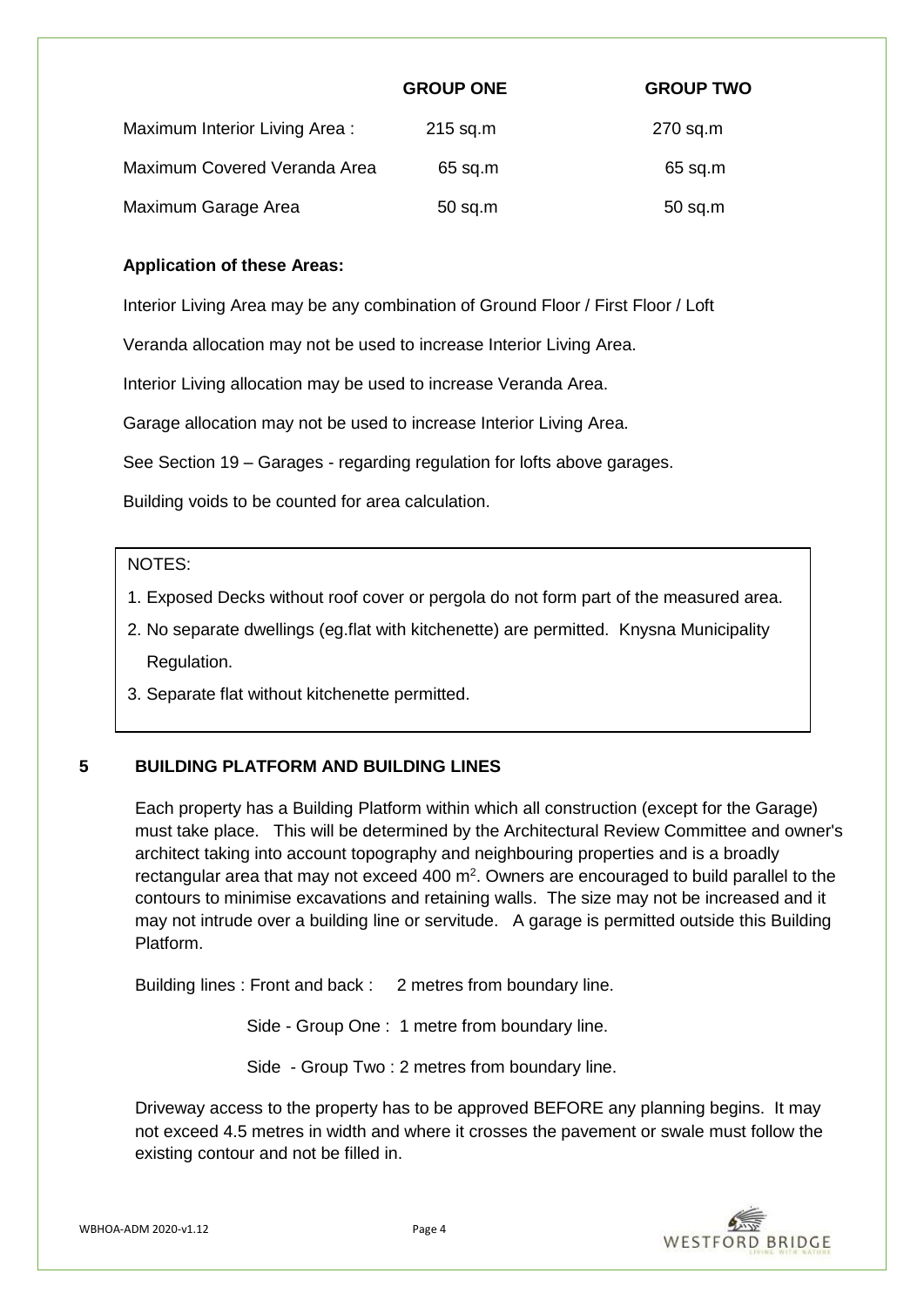No building or deck may intrude over a boundary line. No foundation, building or deck may intrude over a servitude. Verandas, balconies, decks, pergola, staircases and built-in braais higher than 500mm are considered part of the building structure.

A pergola linking the garage and the house will be allowed.

### **6 MAXIMUM BUILDING HEIGHT**

Building heights are restricted to ensure a reasonable vertical scale and to maintain views as far as possible. The maximum height to ridge of roof (measured from natural ground level to the centre line of roof) is 6m. **This may not be exceeded.**

# **7 PLAN FORM**

Simple rectangular and interconnected rectangular, generally along the contour.



### **8 BUILDING WIDTHS**

Maximum building widths of Gable walls:

| Double Pitch roof type | 5.5m |
|------------------------|------|
|                        |      |

Hipped roof type 7.5m

Maximum wall width under a mono pitch roof for garages/carports 6.0m

Maximum wall width double storey garage / loft 6.0m

Maximum wall width under lean-to roof ; 70% of adjacent main building roof width

### **9 BUILDING FORMS**

Building forms must be simple rectangular, or composite rectangular and they should align with contours and boundaries as far as possible.

Cuts or inserts into the house forms are not permitted.

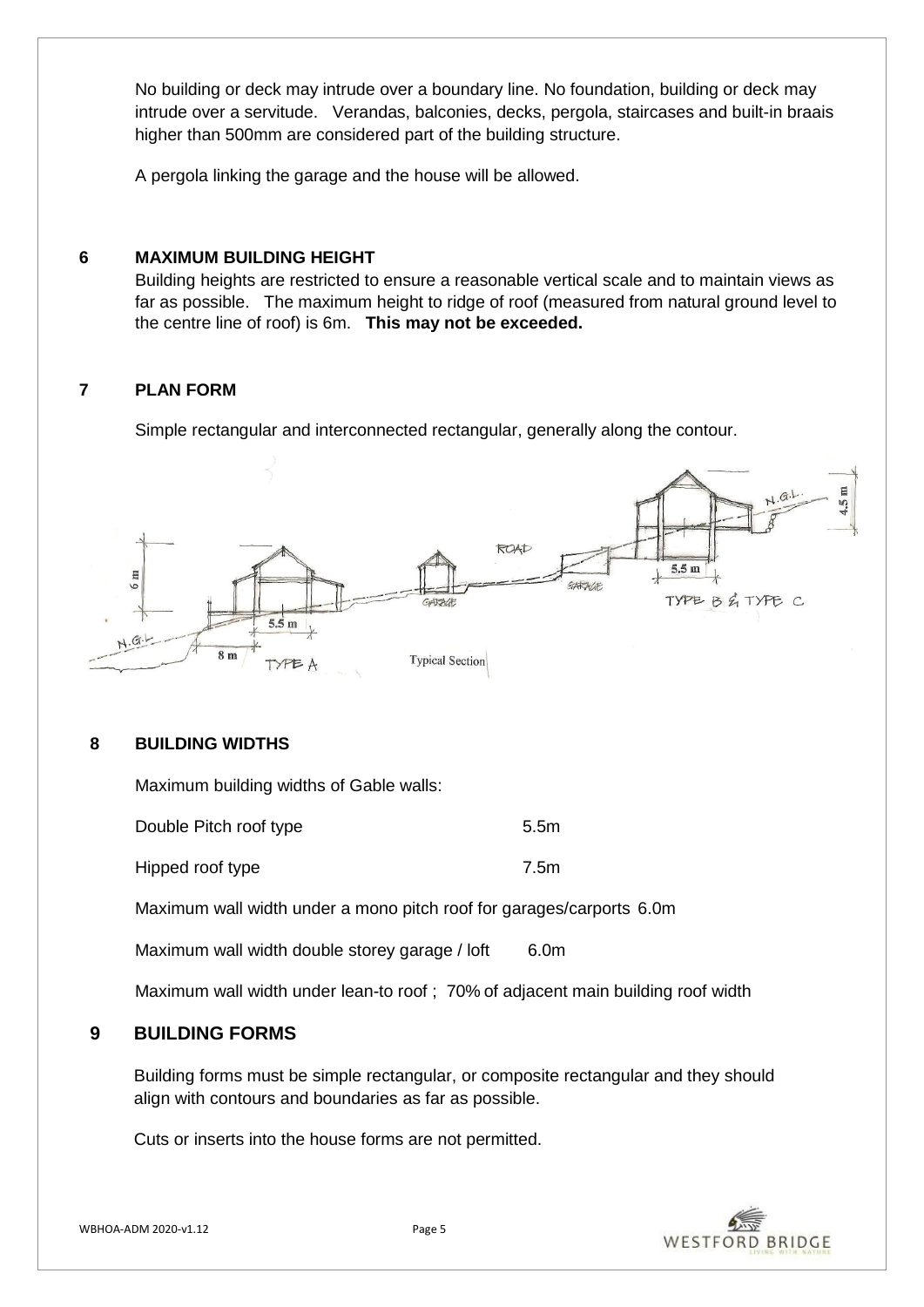#### **10 ROOFS**

Predominately pitched; symmetrical double pitched gable; symmetrical hipped or half hipped; lean to against pitched roof with maximum width 70% of adjacent building width.

No mono pitch roofs. Exception is a single storey garage or carport where the roof facing the road is concealed behind a simple parapet wall. Maximum length 8m.

Roofs must coincide with plan elements.

Lean to roofs may not exceed 40% of the total roof area.

## **10.1 ROOF MATERIAL**

Victorian profile aluzinc or aluminium corrugated sheeting is mandatory.

Recommended: Colorbond, pre-painted dark charcoal

No other roof material and type will be permitted

# **10.2 PERMISSIBLE ROOF ANGLES**

| Double-pitch (simple gable or hipped)    |  |
|------------------------------------------|--|
| $22^{\circ} - 37^{\circ}$<br>Hipped Roof |  |
| $3^0 - 15^0$<br>Lean-to Roof             |  |
| $3^0 - 15^0$<br>Veranda Roof             |  |

NB: Pitches must be consistent on a property.

### **10.3 ROOF OVERHANGS:**

Maximum overhang 250mm horizontal including veranda or lean-to roofs.

### **10.4 PARAPETS:**

Parapets are simple extensions of walls.

Maximum height of 300mm above roofline. Simple moulded copings only.

# **11 WALLS**

Wall surface options : Plain masonry plastered without decoration.

For timber frame and steel frame designs : Clapboard (shiplap) cladding in timber or fibre cement plank (minimum width 150mm) used horizontally. May not be used randomly or decoratively but for a complete section such as a veranda, a single storey garage or a complete house. Flat fibre cement sheeting may also be used if a plain plaster finish is applied.

For timber frame or steel frame designs: Victorian profile corrugated metal used vertically is permitted for a single storey garage only. May not be used randomly or decoratively elsewhere.

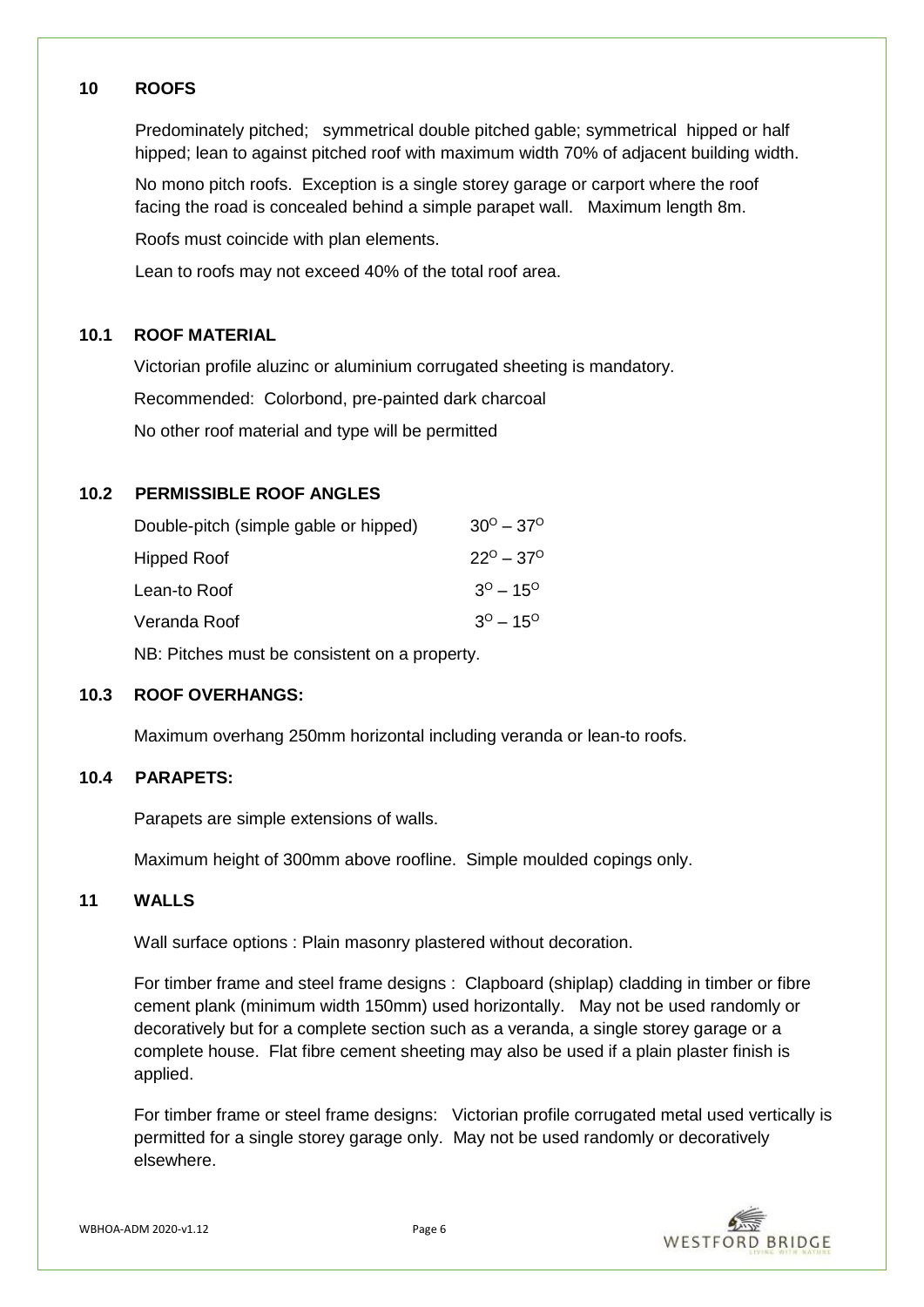Simple plaster or timber surrounds to door and window openings are acceptable. Not to exceed 150mm in width. Minimum 15mm thick.

A limited amount of natural stonework or look alike smartstone as a feature (eg entrance surround, basement) will be considered.

Natural stone plinths encouraged. No facebrick or precast concrete.

#### **12 WINDOWS**

**12.1 Style and area:** frames and panes rectangular with minimum vertical proportion of 1:1.2.

Small square windows not exceeding 900 x 900mm permitted.

Door and window area not to exceed 50% of the facade area if not behind a 1.5m veranda.

No restriction on window area if behind a 1.5m minimum deep veranda and the vertical proportion above is observed.

- **12.2 Types:** Traditional shapes and proportions consistent throughout the buildings side hung casement, vertical sash, horizontal sliding. Double volume windows not permitted. There must be normal separation between windows in different storeys
- **12.3 Material:** Timber or Aluminium frames of a similar section to timber (see dimensions).

Highly reflective mirror glass or film not permitted.

**12.4 Window Section Dimensions Aluminium (Elevation):** the objective is the appearance of a timber window frame.

Fixed frame thickness: Min 30mm Max 75mm

Opening frame thickness: Min 30mm Max 65mm

#### **12.5 Window Placement**

Windows should generally:

Be taller on the ground floor, shorter on the first floor.

Be the same height at the same level throughout the same storey

Form individual openings in a wall.

Corner windows not permitted. No window may be closer than 0.4m to an external corner of a building.

**12.6 Bay windows***:* Subject to approval. Must be traditional in proportion, in sections with vertical windows. Maximum 2.4m wide. Maximum 2 per building. No balcony above.

#### **12.7 Dormer Windows**

Gabled or shed type. Maximum window width 1.2 m. Vertical proportions apply. Dormer no wider than window width, at least 1.5 m apart and from roof end. Maximum 3 per roof element.

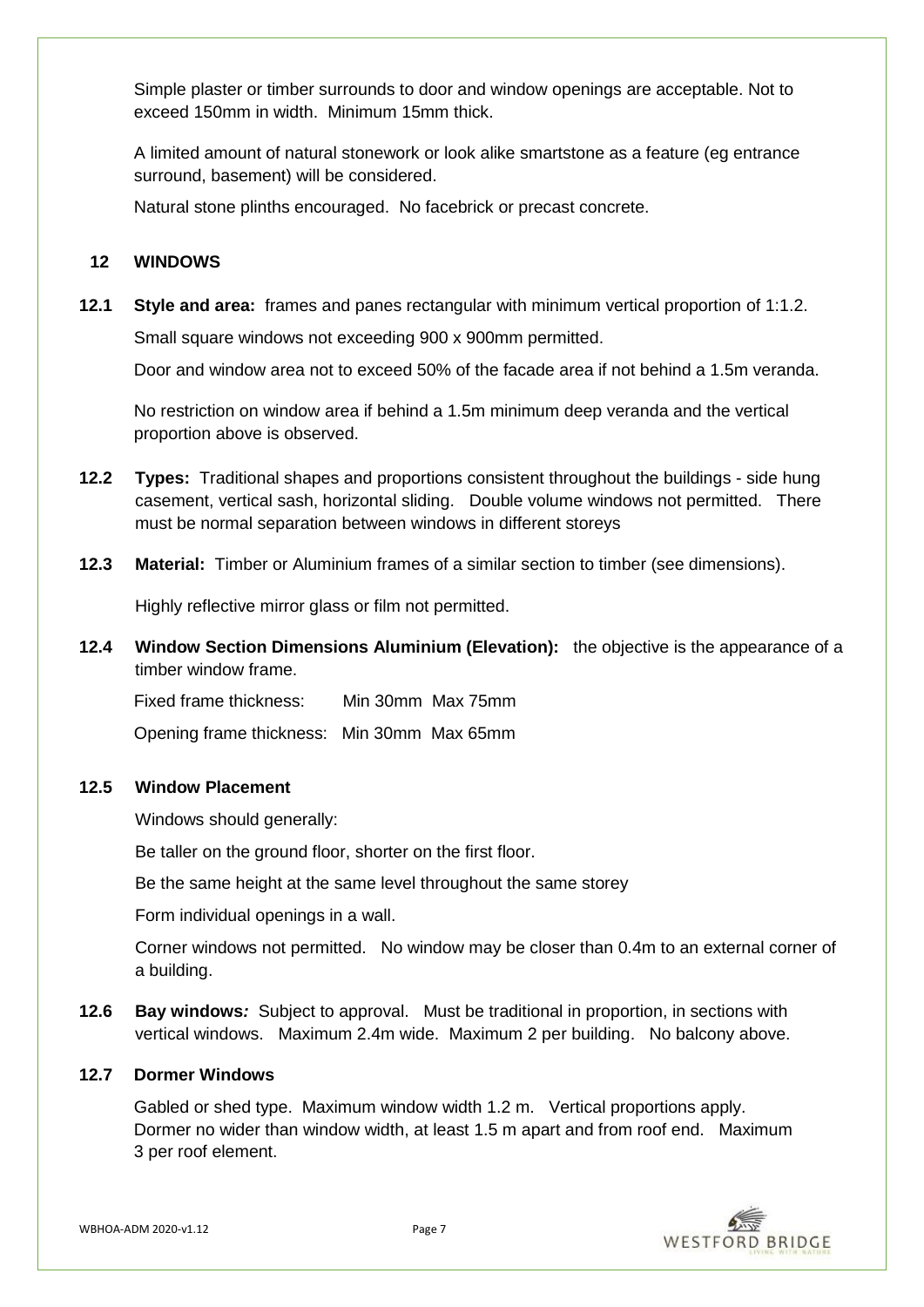#### **12.8 Roof Windows**

Flat glass, vertical proportions. Maximum 1,0 m wide x 1.2 m high. Maximum 3 per roof element and at least 1,5 m apart and from roof end. Each one not more than 10% area of roof element, maximum 3 per roof element. Set in plane of roof at least one window width from roof ridge or fascia line. Must be non-reflective glass.

## **12.9 Veranda Roof Lights**

Veranda roof lights permitted in clear or white polycarbonate. Victorian profile sheeting only. Maximum length 70% of the roof sheet length centred between the wall and gutter, maximum 600mm wide. Maximum 25% of roof area equally spaced, at least 1.0 m from the roof ends.

#### **12.10 Apex windows**

Small triangular windows at the apex of a pitched roof , maximum 1.0 m high are permitted.

**13 BURGLAR BARS** Burglar bars should be of a simple rectangular form, placed internally, if possible lining up with window mullions. Steel or polycarbonate. Trellidor cottage guard recommended.

External burglar bars are only acceptable where windows open inwards and the bars are built into the window reveals.

Steel burglar bars must be painted matt black or matt dark brown to limit visibility.

Trellidor type security doors will be considered if in charcoal, bronze or light brown colour so as to limit the visual impact from the outside.

### **14 SHUTTERS**

Traditional style functional shutters internal or external, folding or sliding, louvered or solid are acceptable. False shutters are not permitted. Sliding / folding framed glass windows or doors are not considered shutters.

Frameless glass shutters are permitted to partially enclose a veranda but may not enclose more than 25 sq.m of the covered veranda area.

Colours (see Section 27 PAINT COLOURS)

### **15 DOORS**

**15.1 Style and area:** frames and panes rectangular with minimum vertical proportion 1:1.4. Traditional, sliding or folding consistent throughout the house.

Door and window area not to exceed 50% of each facade area if not behind a 1.5m veranda. No restriction on door sizes or area if behind a 1.5m minimum deep veranda and the vertical proportion above is observed.

## **15.2 Door Placement**

Must be a minimum of 0.8m from the external corner of a building.

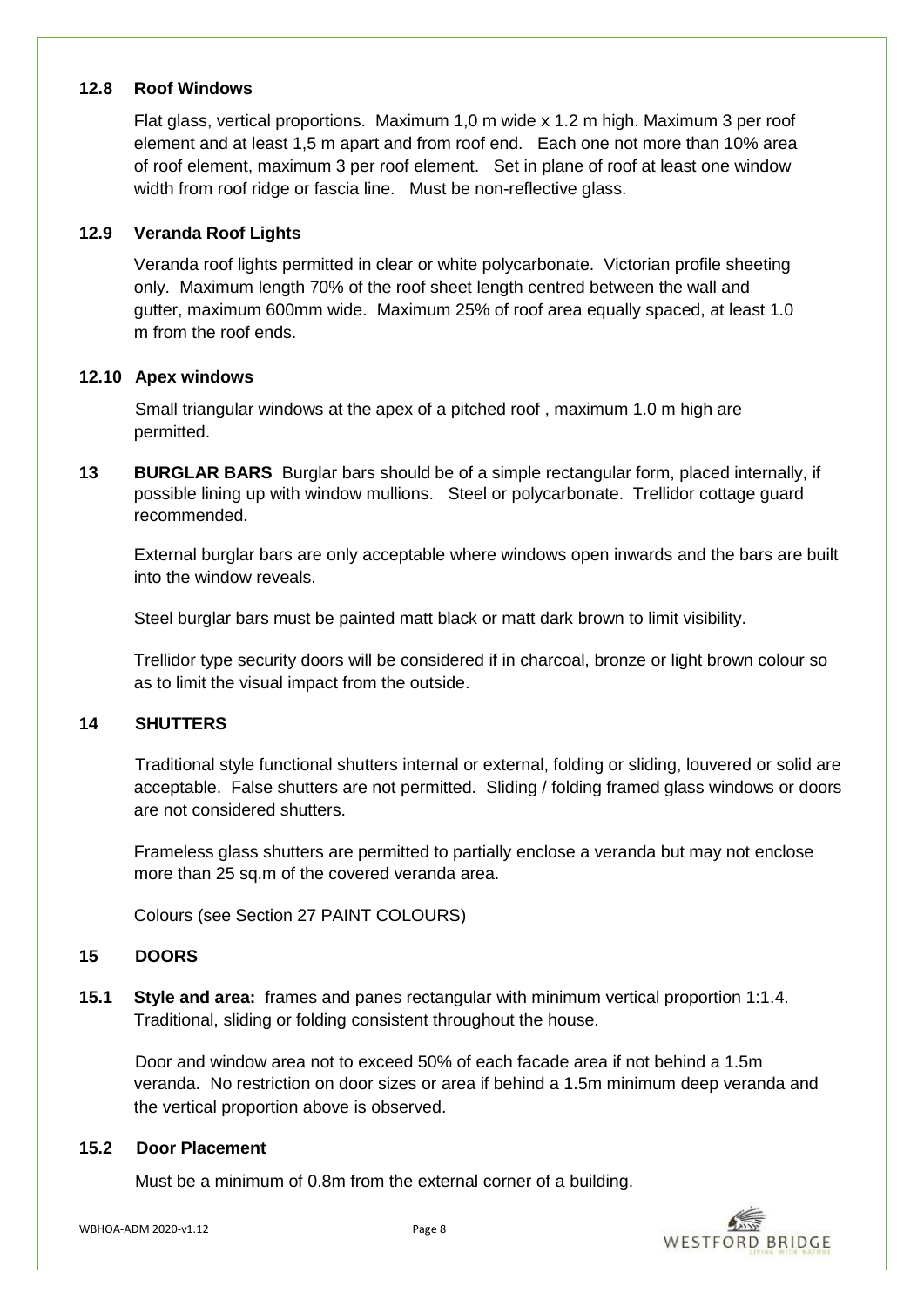#### **15.3 Garage Doors**

Garage doors should be timber horizontal planking or look alike steel or aluminium. No panel or ornate designs. For colours see PAINT COLOURS 27.5

# **16 FASCIAS, BARGEBOARDS AND GUTTERS**

Fascia's and Barge boards are required on all roofs. If timber should be minimum 25mm thick, maximum width of 230mm. Fibre cement 12mm permitted if epoxy butt jointed and sanded flat. Leave no joints visible.

Gutters to be aluminium ogee type.

Gutter and downpipe colours - See Section 27 PAINT COLOURS.

# **17 CHIMNEYS**

Whilst chimneys are important formal elements they should be moderate in size and not be used as architectural statements. Materials permitted are:

Plain plastered masonry with end-cap or pot.

Square or round Stainless Steel with a minimum diameter of 200mm.

Simple cowl (requires plan approval), with a minimum height above roof of 300mm, and a maximum height of 1,2.m, but not to exceed the roof apex by more than 300mm.

A natural stone chimney of appropriate material and restrained design will be considered.

# **18 VERANDAS, BALCONIES, DECKS, EXTERNAL STAIRCASES**

Verandas and balconies should be simple traditional or simple modern form. Support posts not to exceed 300mm square in overall size. Railings and balustrades to be in timber. Horizontal stainless steel cable is permitted between timber posts with top rail in timber.

Decks should be of timber construction, painted or stained. Masonry ground floor decks may not be more than 500mm above finished ground level. Higher decks to be in timber.

If an upper floor veranda or balcony has a reinforced concrete floor the total visible thickness should not exceed 300mm.

The sides of verandas may be enclosed with rooms or a single wall of timber or fibre cement plank, not with masonry. An external staircase must be in timber and parallel to the building.

# **19 GARAGES**

A garage is permitted outside the Building Platform. Loft or veranda area is permitted above a garage to the maximum garage size of 50 sq.m. and maximum gable width of 6.0m. These are counted in the total maximum areas - refer Item 4 Building Areas. Garages to be of similar form and style as the house.

**19.1 Above The Road**: Garages should be positioned at street level to avoid the necessity for driveways running against the contour.



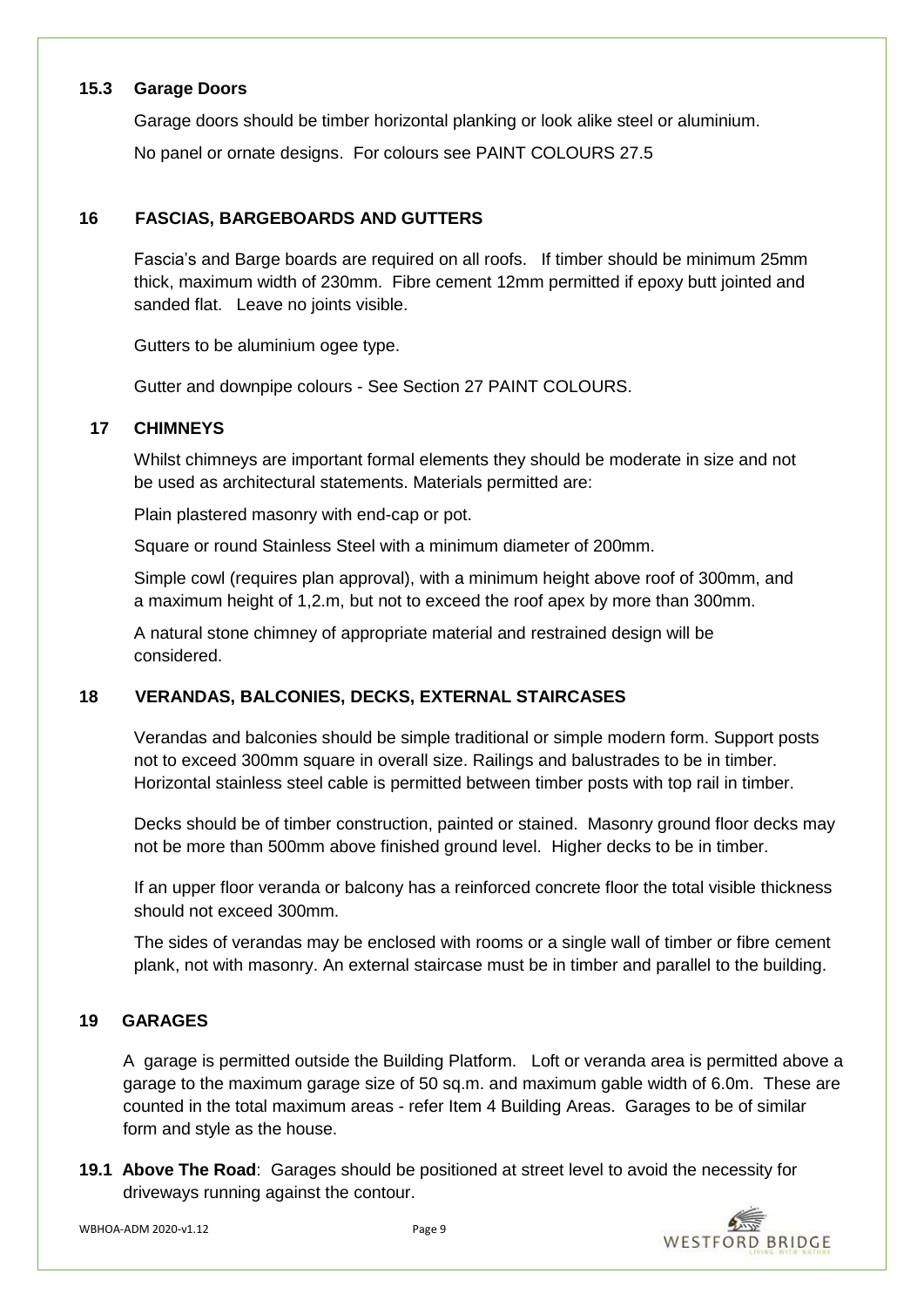- **19.2 Below The Road**: As a basic principal driveways should be brought down from the road with garages placed parallel to the contours.
- **19.3 General**: See also Roofs Section 10

Single storey lean-to or mono pitch roofs are permitted for both single and double garages if behind parapet walls when viewed from the street.

Double storey garage / living area roof may not be mono pitch.

# **20 PERGOLAS**

Simple timber pergolas are permitted. Posts should be 150 – 300mm square or round. Top to be flat. Concealed white translucent or clear polycarbonate sheeting is permitted, however this is counted as veranda area. A pergola may not intrude over a building line.

# **21 FENCES**

Fences are allowed anywhere on the owner's property subject to the following :

Look through fences are best for security. Plain 50% open timber or latte, natural or brown stain; Game (Bonnox-rectangular type dog proof) fencing with timber posts (natural or brown stain) or modern dark colour "clear view" steel mesh.

 Heights of fences and gates: a maximum of 1,2m along the street boundary and a maximum of 1,8m if set back 3.0m from the street boundary. 1.8 m elsewhere.

Gate design must be plain and the same as the fence type selected. Maximum 3.6m wide. Must not open into the road.

NB: All fence and gate designs and their placement require plan approval. In particular no fences should be planned in a servitude area without prior consultation with the ARC.

# **22 SCREENS**

When screening for privacy plain timber fencing including latte will be permitted. Minimum 75% solid screen. Ie maximum 25% open. Subject to normal fencing heights and positions.

No masonry screens are permitted.

Screen designs require plan approval.

# **23 COURTYARDS**

Courtyards will only be permitted as an extension to the buildings. To be masonry plastered as per the house, or plain flat timber. Courtyard designs require plans approval.

# **24 EXTERIOR LIGHTING**

Westford Bridge has a "dark sky" policy. Outside lights should not be bright or shine towards roads, neighbours or upwards. They should shine down or be hooded. Short duration motion sensitive lighting permitted provided it does not shine directly at neighbours. Small security indicator lights permitted.

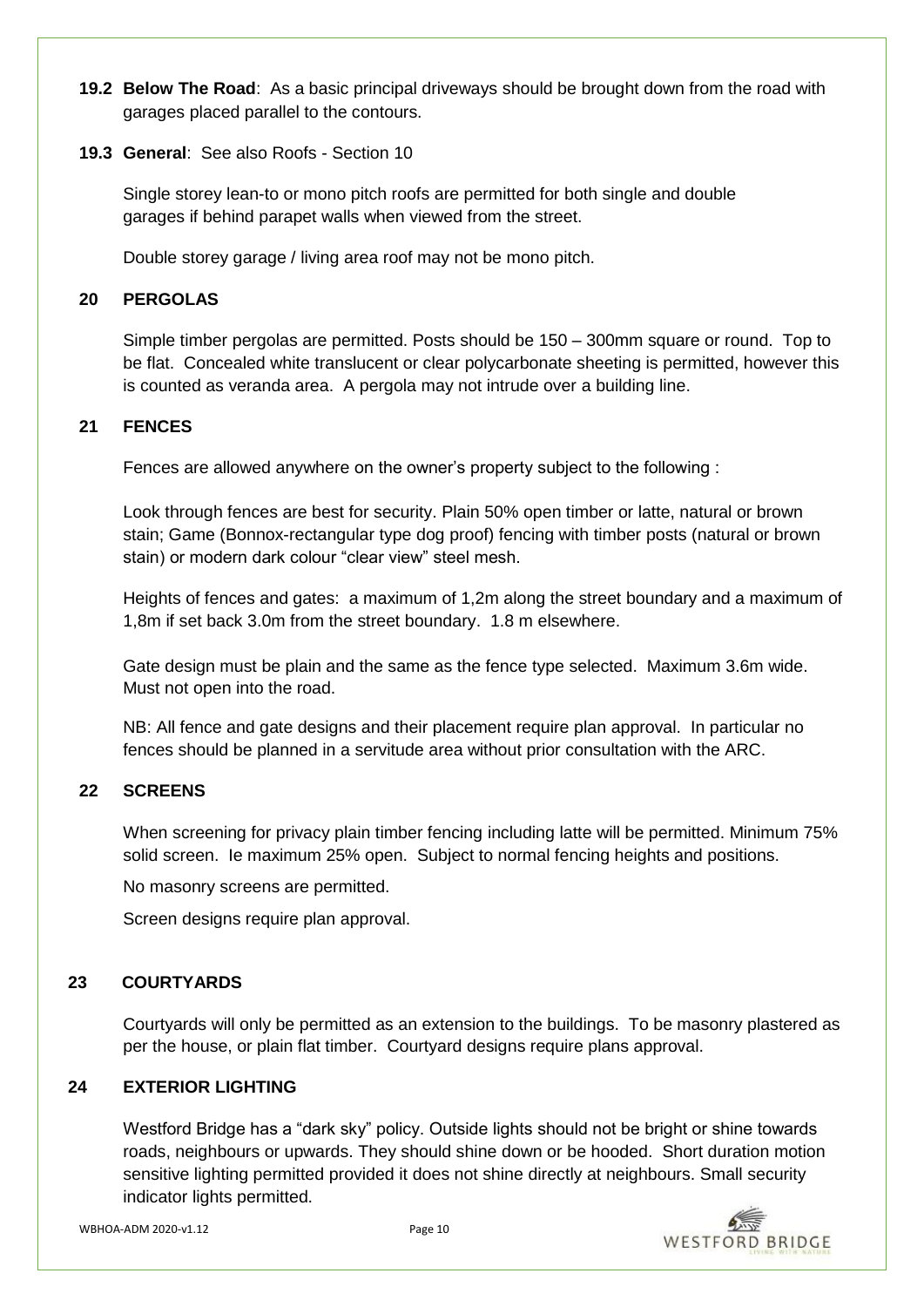## **25 CANTILEVERED CONSTRUCTION**

Cantilevered floor or roof construction will only be considered by the Architectural Review Committee if a maximum of 900mm deep and used in moderation.

## **26 CANOPIES AND AWNINGS**

Only a plain design in fabric of an approved colour is allowed. No aluminium, plastic or fibreglass is permitted.

# **27 PAINT COLOURS:**

The following paint colours apply to new or repainting of houses. Note : Existing approved colours on a particular property may be used for repainting on that property.

### **27.1 Roof** :

**Prepainted :** Chromodak & Colorbond : African (Dark) Charcoal **Repainting :** Pre-approved : Dulux Roofguard : Grecian Grey

**27.2 Exterior Walls** : The following are pre-approved : Dulux Weatherguard: (Colour chart available from Dulux stockist)

| <b>Summer Showers</b> | Beige Sand              |
|-----------------------|-------------------------|
| Cape Fog              | Stoneware               |
| Berg Cloud            | Leopards Lair           |
| La Casa               | Karoo Land              |
| San Sebastian         | Nightingale Grey        |
| Malaga                | <b>Pheasant Feather</b> |
| Palomino              | <b>Bushveld</b>         |
|                       |                         |

Mohawk Valley

**NB : All other colours chosen :** Colour swatch to be supplied for provisional approval. Final approval when sample sections are painted on the house. In general colours should be restrained and blend with the estate's natural environment. No pastels.

Note : Use of the charcoal (roof) colour is not permitted on walls due to the combination resulting in a harsh industrial appearance.

- **27.3 Second wall colour** : A second compatible wall colour may be used on window reveals and window and door plaster surrounds. Must not be strongly contrasting with main exterior wall colour. Colour swatch to be supplied for provisional approval. Final approval when sample section painted on house.
- **27.4 Trim colours** : If sealed natural wood must be a matte finish without stain. If painted should be subdued and colour-compatible with the external wall colours and roof. Primary or bright colours not permitted. Matte White permitted. Aluminium doors and/or windows require a sample of the colour to be supplied. Trim colour selection must be consistent throughout. Colour swatch to be supplied.

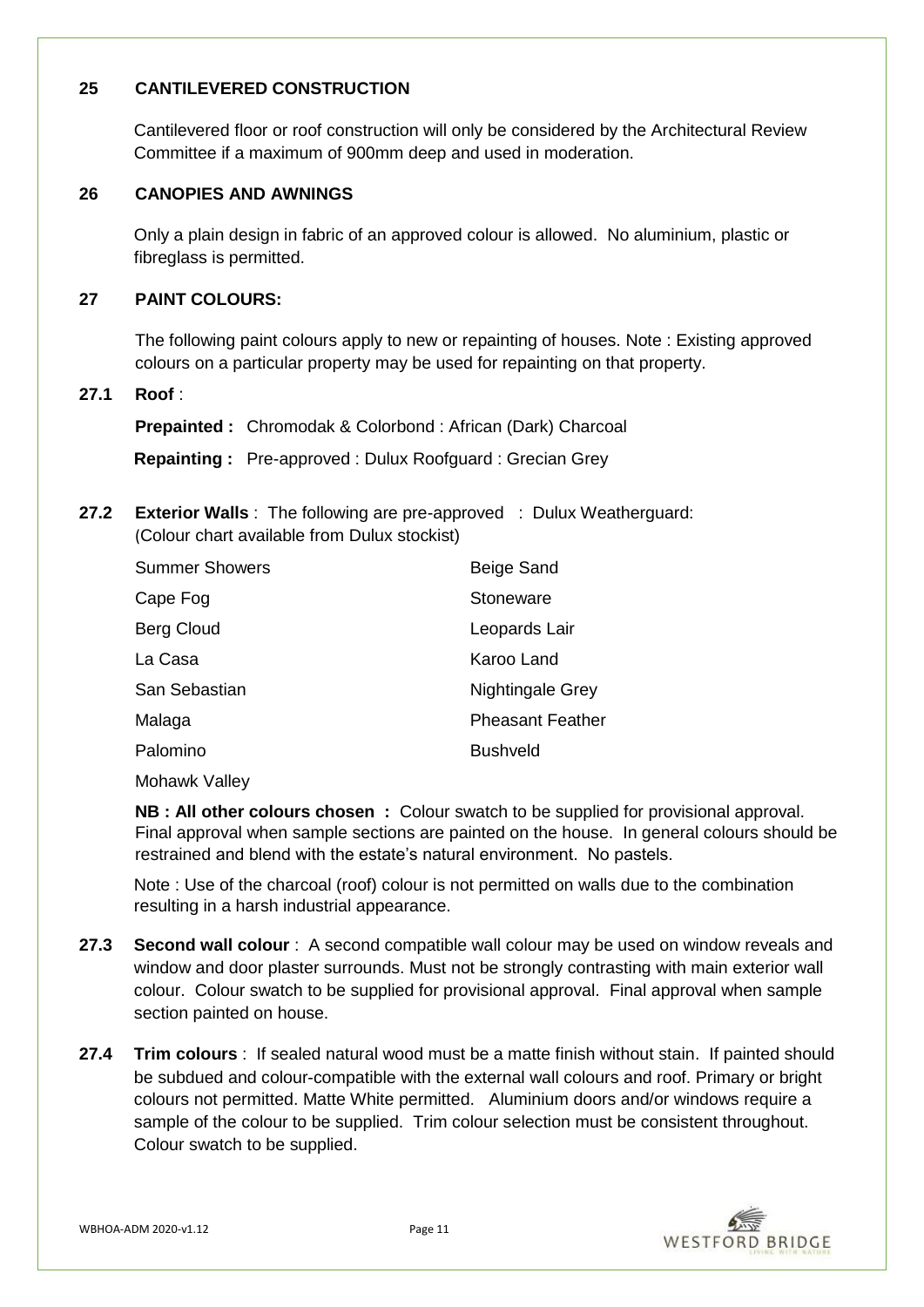**Trim is classified as follows :** Fascias and bargeboards, Windows and doors (excl garage) Shutters, External Posts, Columns, Balustrades, Ventilators.

- **27.5 Garage doors** : Wall colour, Second wall colour, Trim colours excluding matte white
- **27.6 External Posts, columns and balustrades :** Wall colour, Second wall colour, Trim colour
- **27.7 Gutters :** Matching roof or exterior wall colour, matte white.
- **27.8 Downpipes :** Matching exterior wall colour, matte white.

#### **28 EARTHWORKS – EXCAVATIONS OR INFILL**

Any proposed excavations or infill must be shown on the site plan with levels and require plan approval. No earthworks allowed over servitudes

#### **29 POOLS**

All pools, both in-ground and above ground (portable) pools, require plan approval from the WBHOA and Knysna Municipality and be appropriately fenced/secured for safety.

Pools may not exceed a capacity of 35 000 litres. Placement to be a minimum of 2m from property boundaries.

Above ground (portable pools) must not be visible from the road, neighbouring properties or other public areas.

If a swimming pool is to be constructed a plan showing position and outflow drainage must be provided. May be channelled into stormwater drains on the roadside. Must not be discharged into the sewer system or neighbouring property.

### **30 RETAINING WALLS**

A retaining wall may not be positioned closer to a boundary line than the equivalent of the height of the wall.

Walls may not exceed 1,8m in height without stepping back at least 0.5m.

Retaining walls to be of natural stone or plastered brick painted to match the house wall colour. Concrete retaining block walls (eg. Sholin / Loffelstein) are permitted if in an earth brown colour and planted.

Plans and Engineers certificate to be provided for approval.

## **31 DRIVEWAYS**

Only cobble or paving bricks that reasonably match the colour and shape of those used on the estate roads are permitted (eg yellow, dark grey, black or purple brick pavers are not permitted).

Any alternative surface will require sample submissions and plan approval. Paving extent to be limited as much as possible.

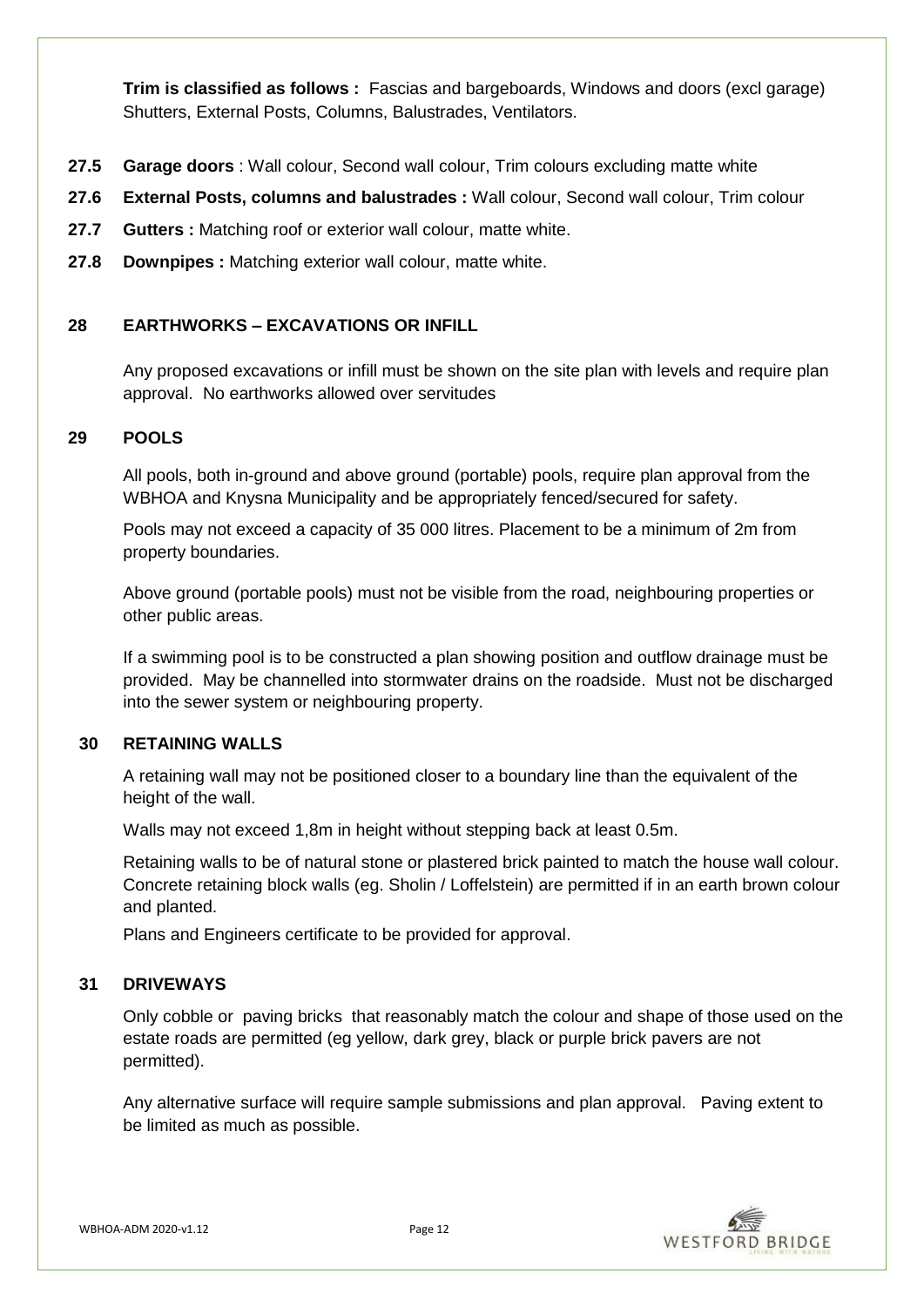#### **32 ROADWAYS**

A minimum width of roadway runs along the contour, serving houses above and below the road. Residents are to allow for visitor parking by not planting their verge area.

## **33 PLANTING**

The planting of Exotic Plants is only permitted within the building platform.

Planting of Indigenous plants, hedgerows, trees & shrubs are recommended.

#### **34 GENERAL**

Plumbing pipes and projections must be concealed above 1,2m. in height. Pipes to be painted the same colour as the walls.

Radio/TV aerials, outdoor radio systems or satellite TV dishes may not protrude above roof height and must be positioned as unobtrusively as possible. These must be painted in the same colour as the relevant roof or walls.

Heat pumps and air conditioning units need to be shown on plan and elevation for approval and will only be considered if unobtrusively positioned. Split type units must be in service ducts.

All unsightly objects i.e. dust bins, refuse containers, wash lines and storage areas, pet accommodation / kennels must be screened from neighbours, roads, parklands and nature areas.

No caravans, trailers or boats (on or off trailers), shall be parked within the estate. These should be parked in the "Boat Yard". Offloading of a trailer on the estate is permitted for a short period of time.

No free-standing House Signs (names / numbers) are permitted other than the standard House Numbers as approved by the WBHOA. A discreet House Name plaque may be fixed to the wall of the house.

Past bona fide approvals of completed buildings in terms of previous versions of this ADM are confirmed.

If, in the approval process, any minor deviations to this ADM are proposed, they will only be considered if affected neighbours are consulted and give their consent.